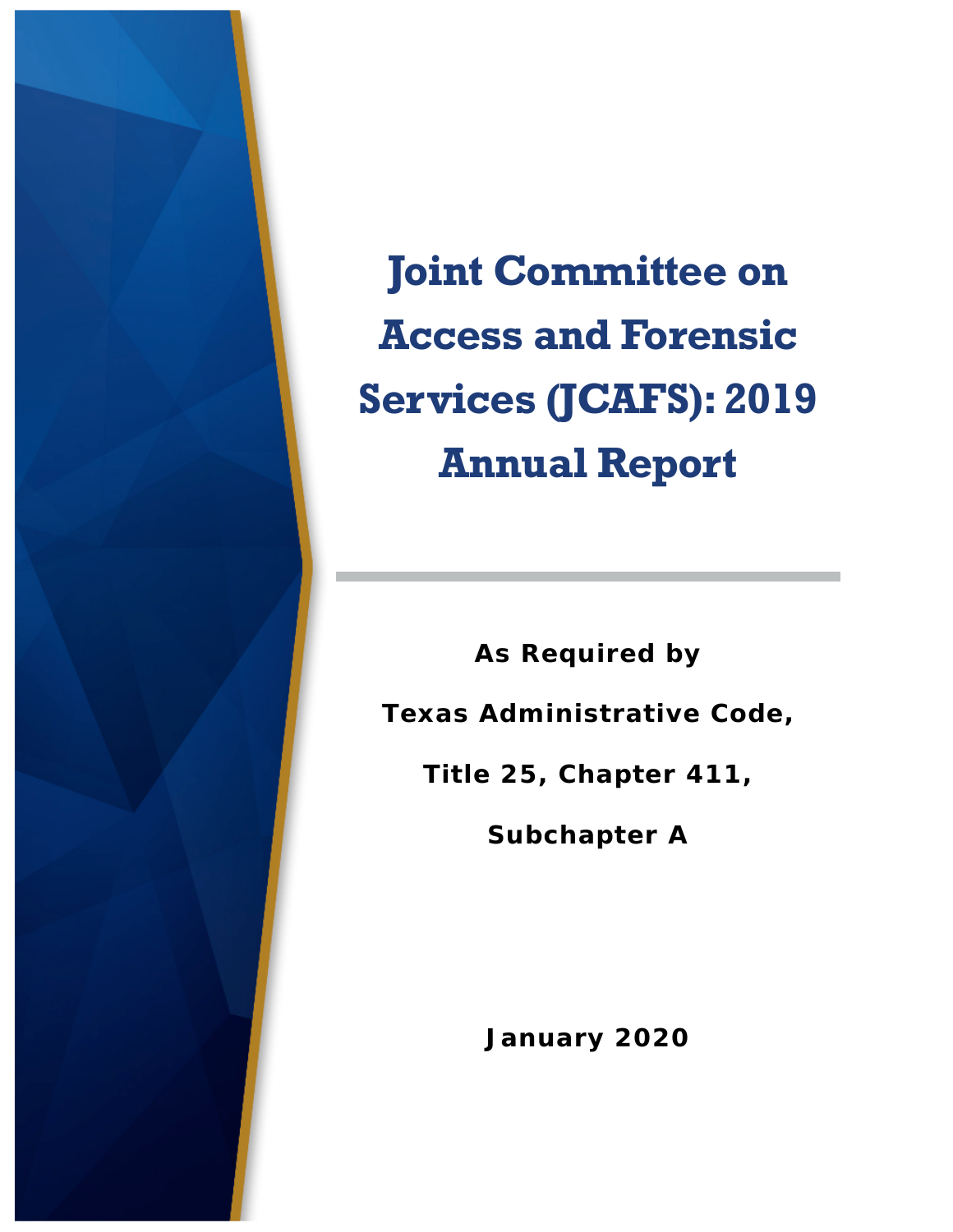This interim report will highlight the activities and recommendations from the Joint Committee on Access and Forensic Services (JCAFS) for the calendar year 2019.

The committee met 4 times in 2019 during the months of January, April, July and October. At its January meeting the committee reviewed and approved an overview of the 2019 plan for Utilization Review by the Access Subcommittee. In 2017 the committee examined overall utilization and in 2018 the focus was on re-admissions. For 2019 the committee voted to focus its attention on length of stay. Included in this report are a number of recommendations designed to help reduce length of stay specifically focused on forensic incompetent to stand trial (IST) patients. Forensic IST patients have an average length of stay that is significantly longer than civil patients (200 days vs 60 days) and create the most significant opportunity for length of stay reductions and efficiency gains.

The committee also maintained a focus this past year on the overall goal of reducing the number of individuals on the forensic wait list and also the length of time they spend on the wait list. To that end the committee reviewed and heard presentations from a number of different and innovative programs that have the potential to have a positive impact on the forensic wait list. We would like to make a recommendation that the Agency give serious consideration to expanding several of these programs.

Jail Diversion programs similar to the pilot program that was implemented in Harris County. This program has diverted over 2,000 individuals since its inception and has almost completely eliminated the misdemeanor wait list in Harris County with no adverse public safety or clinical outcomes.

Higher intensity (partial hospitalization based) outpatient restoration programs based on the pilot program being implemented by The Harris Center. These types of programs provide a similar level and intensity of treatment to an inpatient based program at a fraction of the cost. They also bring the added advantage of being able to be planned and implemented in a much shorter timeframe and lend themselves to being able to be implemented even in rural Local Mental Health Authorities (LMHA).

Innovative Jail Outreach programs such as those implemented by the West Texas Centers. Individuals who are started on medications as soon as possible after arrest, maintained on medication while they are in jail, re-evaluated prior to transfer to the State Hospital IST program (to make sure they are still incompetent) and provided post discharge support in jail after they are restored and returned, have significantly shorter lengths of stay and fewer readmissions.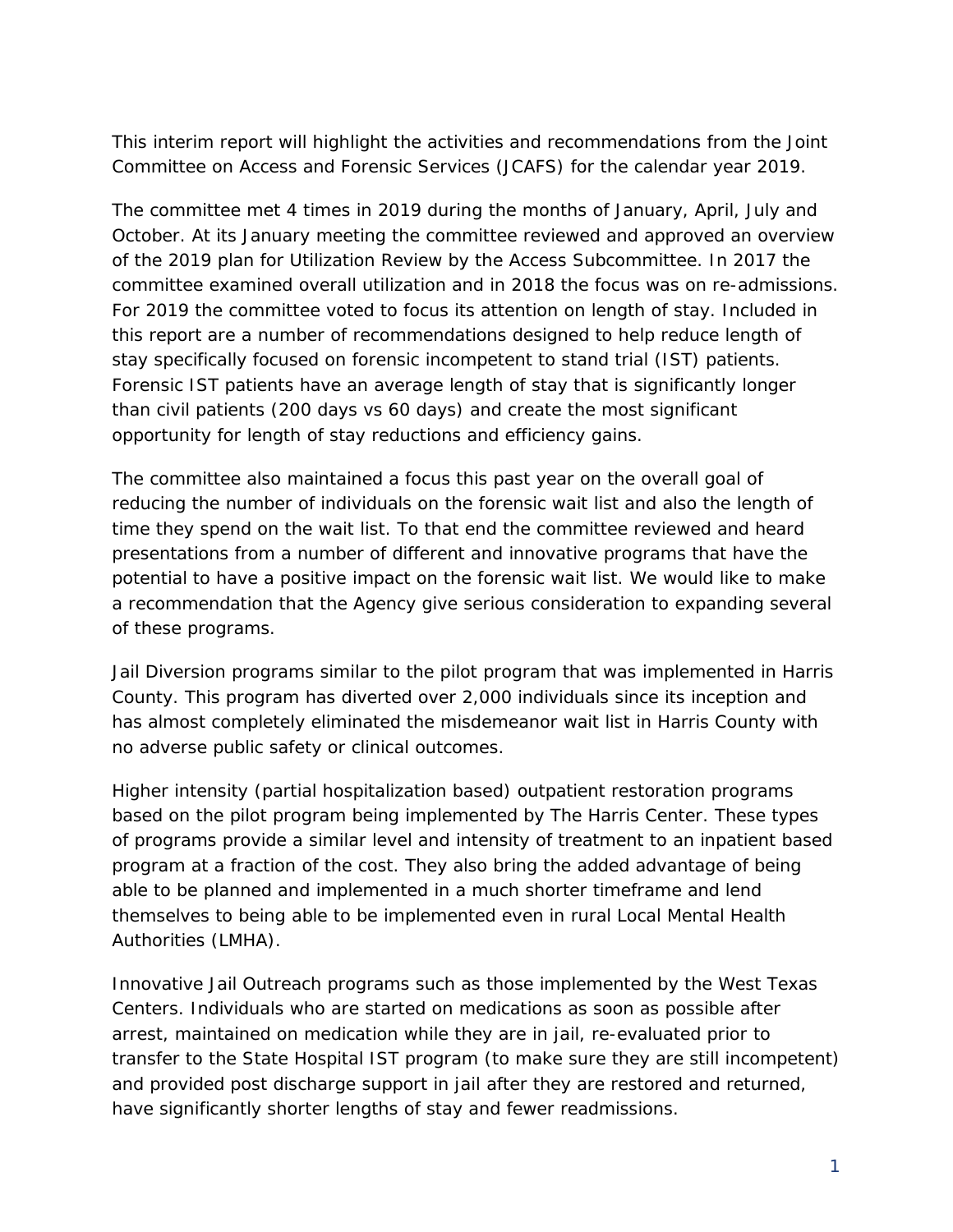Also, individuals who are admitted from counties where a jail outreach program creates significant coordination and communication between the State Hospitals, the District Attorney's Office, the Jail and the LMHA (or treatment provider in the jail) tend to have significantly shorter lengths of stay in inpatient IST programs.

Despite all of our best efforts the forensic wait list has continued to increase as has the average length of time on the list. In December of 2018 there were 731 individuals on the wait list. By December 2019 that number had grown to 970.

Given the mental health delivery system factors that are driving this significant increase in demand for forensic mental health services, any successful effort to gain ground on this problem and to actually begin to reduce the demand for forensic services will have to be highly coordinated among the different agencies with "a stake in the game" and will have to address the problem at all levels. These will include diversion, early treatment, new outpatient and inpatient services, initiatives to improve the efficiency of current treatment programs and post restoration services to maintain competency until trial.

In order to accomplish the above the JCAFS would like to recommend that the Agency implement the following specific recommendations from our Access Subcommittee. (These recommendations are also being made available to the Agency in a more detailed format).

- 1. Continue and fully implement the "562 review process" which is designed to allow the state hospital team to determine whether an individual requires placement in a maximum security bed or a non-maximum security bed. The trial implementation of this process has also provided an opportunity to successfully divert individuals who did not need an inpatient level of care, thus avoiding unnecessary hospital stays. We recommend that the expanded use of this process be continued.
- 2. Implement throughout the state hospital system the new Competency to Stand Trial report template that was approved by the System Medical Executive Committee at their November 2019 meeting.
- 3. Establish and implement a mechanism to monitor the timeframes for each of the six steps of the competency restoration process for each of the hospitals providing competency restoration.
	- a. Date of admission to referral for CST evaluation.
	- b. Referral for CST evaluation to assignment to an evaluator.
	- c. Assignment of an evaluator to completion of evaluation.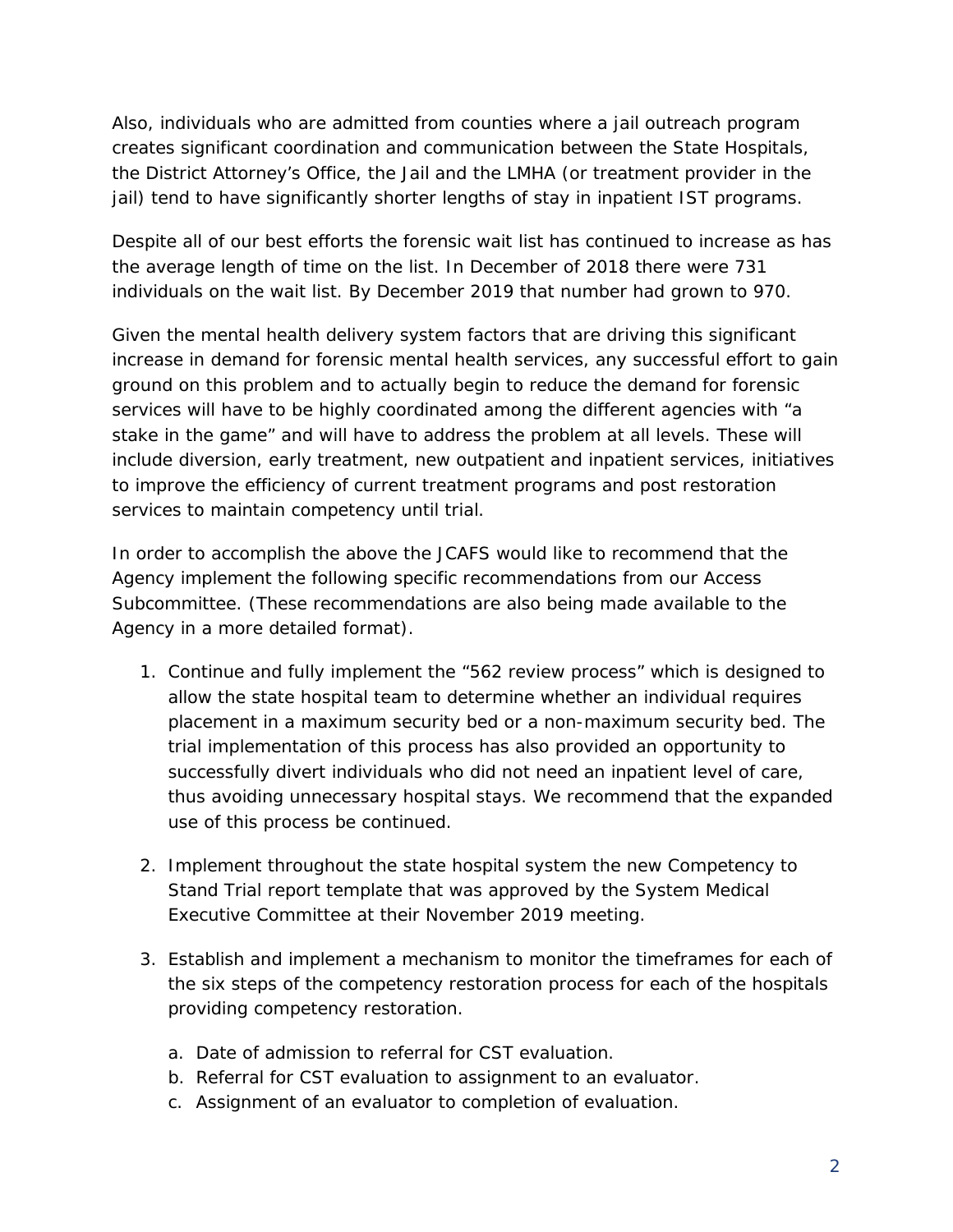- d. Completion of evaluation to report completion.
- e. Report completion to submission to the court.
- f. Submission to the court to discharge of the patient.
- 4. Continue to study and identify those LMHA's with Jail Outreach programs that are working and where pilot programs have been implemented. Identify best practices from those programs expand them to other areas of the state.

Additionally, we would like to recommend that the Agency develop and implement the steps necessary to accomplish the following:

Request funding to renovate and operationalize up to 180 beds that have been previously identified by the State Hospital Leadership team as currently unused and feasible to rehabilitate and utilize. In the alternative, if it is determined that it is more cost effective to construct new beds, then request funding for an equal number of new beds.

Request funding to expand and implement jail diversion, outpatient and jail outreach programs and best practices across the state and align these recommendations with the report associated with SB 633.

Fill the currently vacant Forensic Coordinator and State Hospital Forensic Medical Director positions and empower them to work collaboratively with each other as well as other stakeholders (Texas Judicial Commission, Texas Council on Community Centers, JCAFS, Texas Sheriffs Association and others) to implement a coordinated plan in each local mental health authority.

Develop a specific, actionable plan, utilizing any or all of the above recommendations as well as any other ideas the agency may have to reduce the number of individuals and the time spent on the forensic wait list.

Thank you,

*Stephen M. Glazier*

*Joint Committee on Access and Forensic Services, Chairperson*